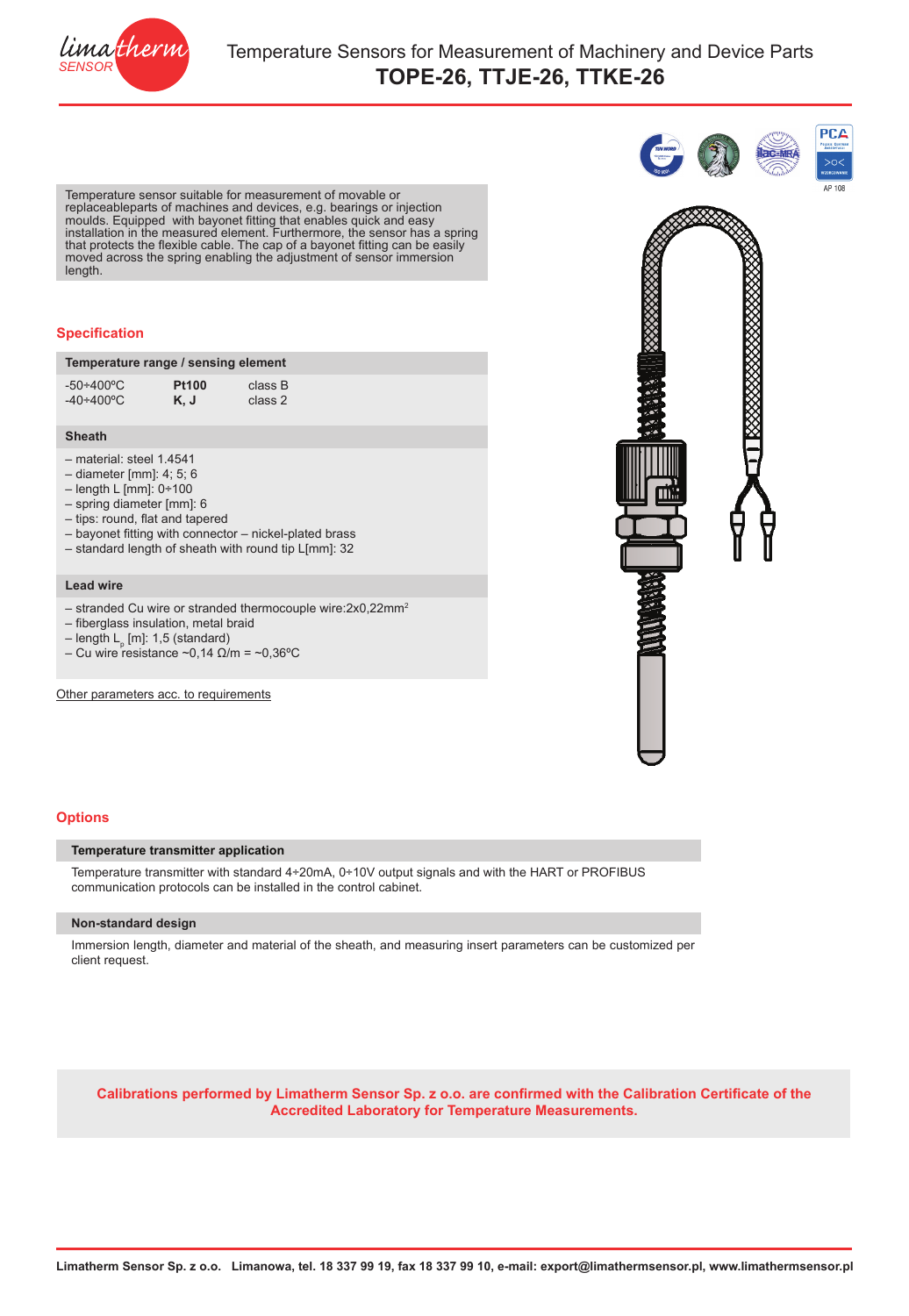



**Thermocouple hot junction types**

SO SP

## **Compensation / thermocouple wire insulations**

| <b>Insulation</b><br>material | <b>Operating</b><br>temperature range [°C] | <b>Properties</b>                                                            |  |
|-------------------------------|--------------------------------------------|------------------------------------------------------------------------------|--|
| PCW (PCV)                     | $-10 \div 105$                             | Applied in mild environmental conditions.<br>Waterproof and flexible.        |  |
| Yc- polyvinyl<br>chloride     | $-10 \div 105$                             | Applied in mild environmental conditions.<br>Waterproof and flexible.        |  |
| FEP-teflon                    | $-50 \div 200$                             | Resistant to oils, acids and other aggressive<br>liquids. Good flexibility.  |  |
| Si-silicone                   | $-50 \div 180$                             | Waterproof, flexible. Applied in high humidity<br>conditions.                |  |
| Ws-fiberglass                 | $-60 \div 400$                             | Good resistance to high temperature<br>Low resistance to liquid penetration. |  |
|                               |                                            |                                                                              |  |

**Notes:** Additionally, copper or steel braids/shields are used on wires to prevent electrical noises, Increasing, at the same time, wire insulation resistance to mechanical damages. In case of longer wire lengths grounding may be needed to minimize the noise in measurement circuit

## **Tolerance for classes of sensors with resistors Pt acc. to PN-EN 60751**

| <b>Sensor</b><br>classes | Range of application [°C] | <b>Formula for calculating</b><br>acceptable deviations [°C] |  |
|--------------------------|---------------------------|--------------------------------------------------------------|--|
| AA                       | $0 + 150$                 | $T = \pm (0.10 + 0.0017$  t )                                |  |
| A                        | $-30 \div 300$            | $T = \pm (0.15 + 0.002$  t )                                 |  |
| в                        | $-50 \div 500$            | $T = \pm (0.3 + 0.005$  t )                                  |  |

|t|- absolute value of temperature

# **Measurement circuit**

| $1 \times$ Pt100 |        |        | 2 x Pt100 |           |           | $1 \times TC$ | $2 \times TC$ |
|------------------|--------|--------|-----------|-----------|-----------|---------------|---------------|
| 2-wire           | 3-wire | 4-wire | 2-wire    | 3-wire    | 4-wire    | 2-wire        | 2-wire        |
|                  |        |        | ⋏         | $\lambda$ | $\lambda$ |               | $\lambda$     |

## **Tolerance for thermocouple classes ac**c**. to PN-EN 60584**

| <b>Thermocouple</b><br>type | Class 1                      |                | Class 2                      |                |  |
|-----------------------------|------------------------------|----------------|------------------------------|----------------|--|
|                             | Range of<br>application [°C] | Tolerance [°C] | Range of<br>application [°C] | Tolerance [°C] |  |
| J                           | from $-40$ to $+375$         | ±1,5           | from $-40$ to $+333$         | ±2,5           |  |
| Fe-CuNi                     | from $+375$ to $+750$        | $±0.004$  t    | from $+333$ to $+750$        | $±0.0075$  t   |  |
| κ                           | from $-40$ to $+375$         | ±1,5           | from $-40$ to $+333$         | ±2,5           |  |
| NiCr-NiAl                   | from $+375$ to $+1000$       | $±0.004$  t    | from $+333$ to $+1200$       | $±0.0075$  t   |  |

|t|- absolute value of temperature

**Limatherm Sensor Sp. z o.o. Limanowa, tel. 18 337 99 19, fax 18 337 99 10, e-mail: export@limathermsensor.pl, www.limathermsensor.pl**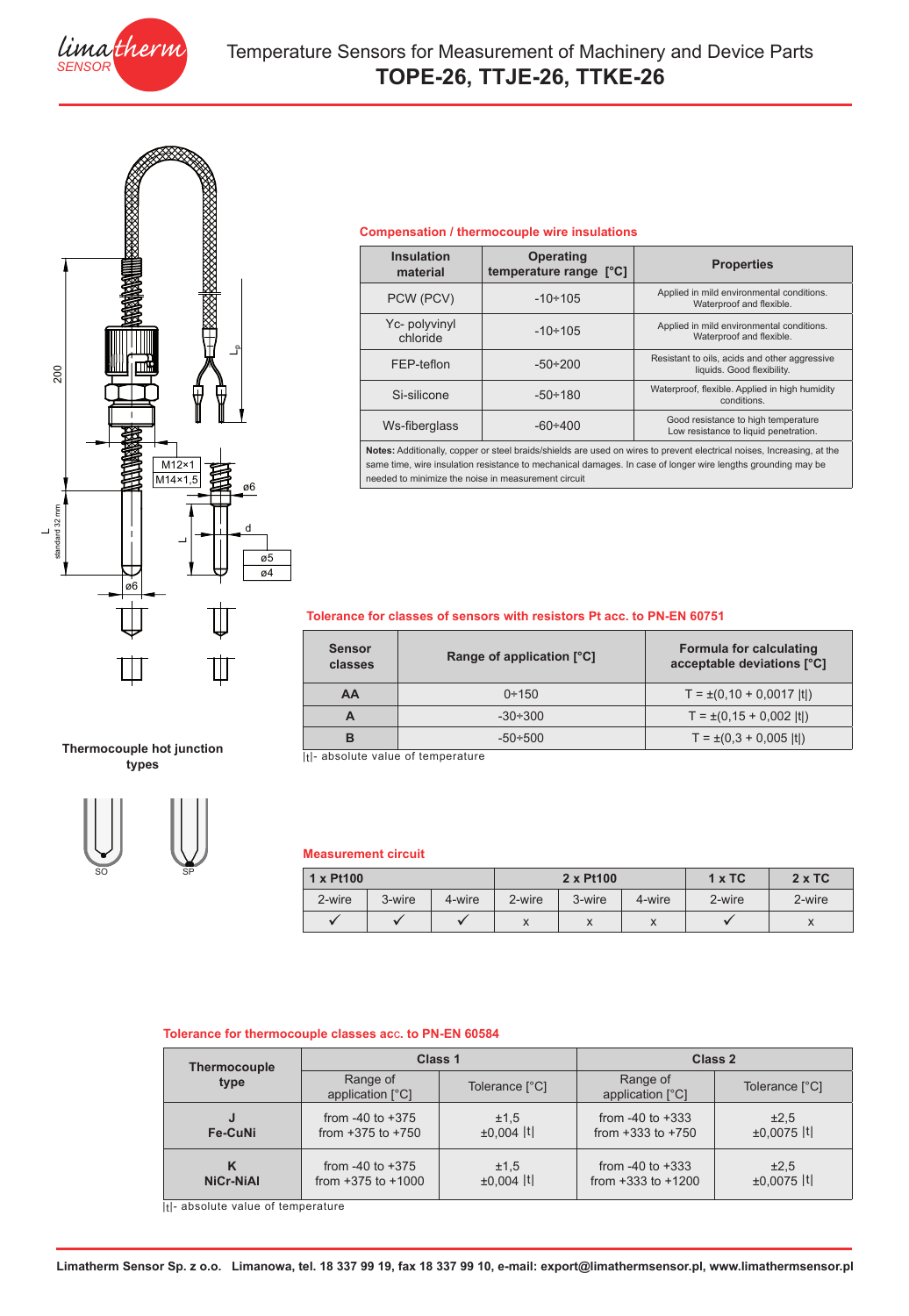

# Temperature Sensors for Measurement of Machinery and Device Parts **TOPE-26, TTJE-26, TTKE-26**

# **Types of measuring tips**



# **Connection schemes**

**Pt100 (thermometric resistor)**



# **TC (thermocouple)**



# **Cable types and colours acc. to the norm**